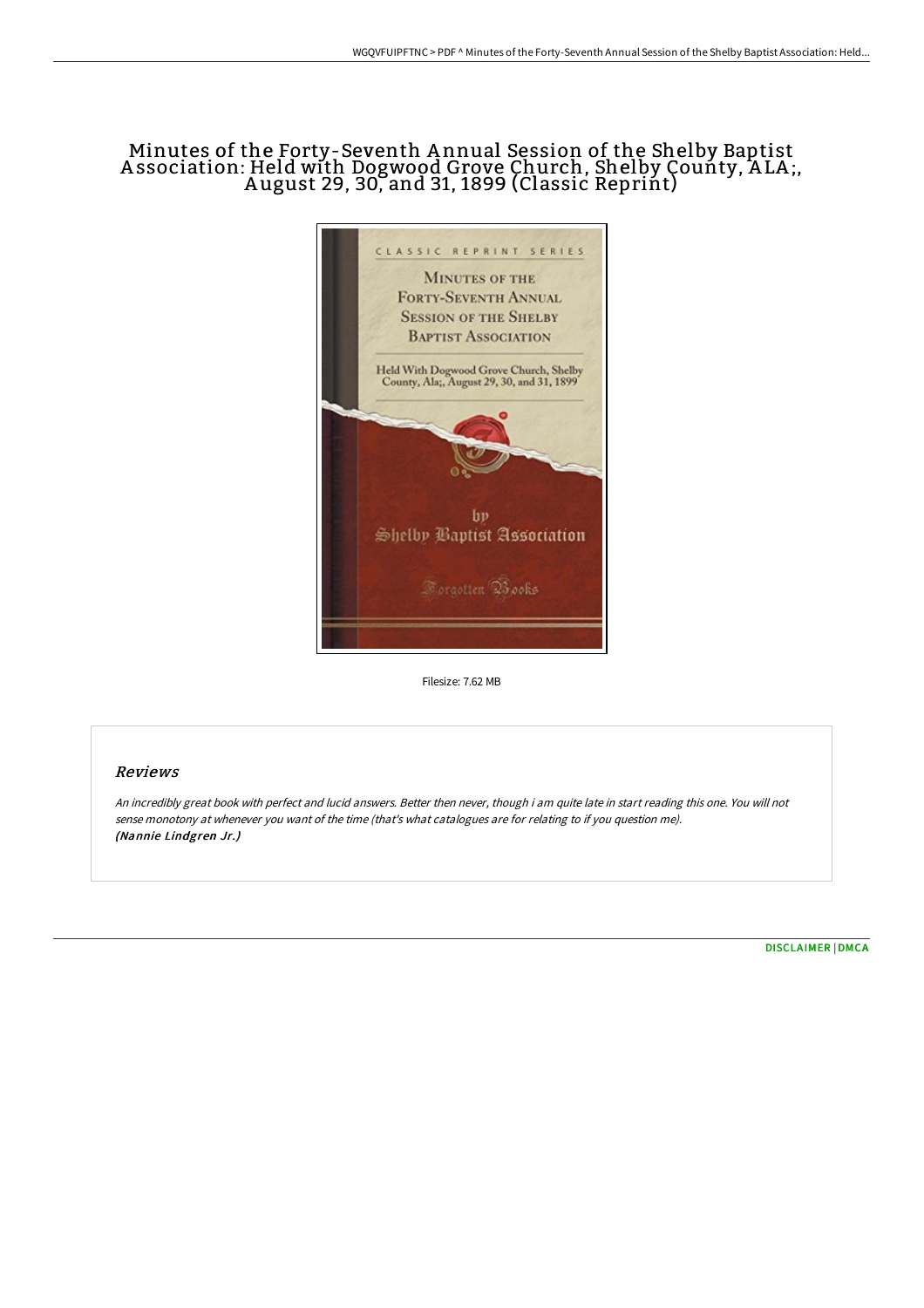### MINUTES OF THE FORTY-SEVENTH ANNUAL SESSION OF THE SHELBY BAPTIST ASSOCIATION: HELD WITH DOGWOOD GROVE CHURCH, SHELBY COUNTY, ALA;, AUGUST 29, 30, AND 31, 1899 (CLASSIC REPRINT)



Forgotten Books, 2016. Condition: New. This item is printed on demand for shipment within 3 working days.

 $\Box$ Read Minutes of the [Forty-Seventh](http://www.bookdirs.com/minutes-of-the-forty-seventh-annual-session-of-t-5.html) Annual Session of the Shelby Baptist Association: Held with Dogwood Grove Chur ch, Shelby County, ALA;, August 29, 30, and 31, 1899 (Classic Reprint) Online Download PDF Minutes of the [Forty-Seventh](http://www.bookdirs.com/minutes-of-the-forty-seventh-annual-session-of-t-5.html) Annual Session of the Shelby Baptist Association: Held with Dogwood

Grove Church, Shelby County, ALA;, August 29, 30, and 31, 1899 (Classic Reprint)